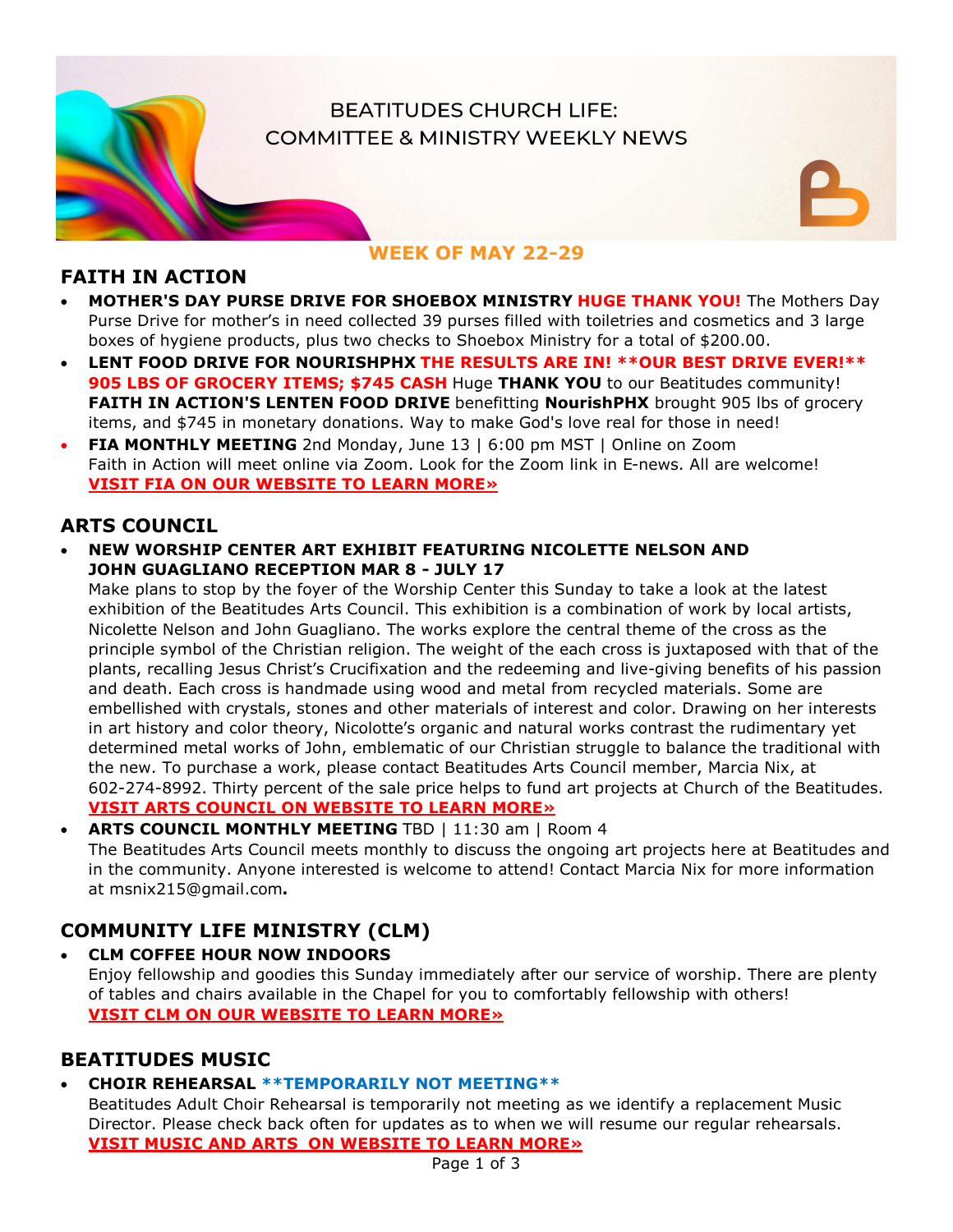## **FAMILY MINISTRY**

- **FAMILIES! OUR CHILDREN'S AND YOUTH ENRICHMENT CLASSES WILL BOTH MEET IN-PERSON THIS SUNDAY FOR RITES OF PASSAGE. CHILDREN WILL BEGIN IN WORSHIP WITH THEIR FAMILIES. AT THE APPOINTED TIME IN WORSHIP, ALL CHILDREN GOING INTO 1ST GRADE IN THE FALL THROUGH HIGH SCHOOL GRADUATES ARE WELCOME TO JOIN US IN THE LOBBY AND THEY WILL BE ESCORTED TO NELSON HALL FOR ACTIVITIES. THERE WILL NOT BE ANY ZOOM SESSIONS THIS SUNDAY.**
- **OUR "SUMMER SUNDAYS!" PROGRAM STARTS JUNE 5!** YOUTH GRADES 7TH-HIGH SCHOOL: We invite you to our "Donut Drop-In" each Sunday from 10:15 am to 10:40 am in Room 1 next to the Worship Center front entrance. This will be a time of munchin' on donuts, and reconnecting and sharing our summer adventures. The Youth will then join their families at 10:45 am in worship.

CHILDREN GRADES 1ST-6TH: You will begin worship with your family in the Worship Center and at 10:45 am, Deni Nordmeyer will escort the children to Room 2 for FUN activities and to meet "UGG"! Parents will pick up their child(ren) immediately following the service at 11:30 am in Room 2. Visit our webpage at the link below for more details including the summer schedule for our Zoom classes.

• Please contact our Family Ministry Coordinator, Deni Nordmeyer, if you'd like to register your child/ youth or if you'd like to volunteer. Our Family Ministry is growing and could use your wisdom and creativity to model what it means to "Follow Me."

#### **[VISIT FAMILY MINISTRY ON OUR WEBSITE TO LEARN MORE»](https://beatitudeschurch.org/families/)**

### **FAMILY PROMISE**

#### **HOSTING NEXT IN OCTOBER | HELP STILL NEEDED!**

Our church Board has approved our use of Nelson Hall for hosting Family Promise. Our next date is in October. However, the Glendale site is sometimes in need of extra help and I'm asking if anyone would like to contribute to their needs. If you're interested in volunteering or contributing to their needs with diaper donations, food pantry items etc., please contact Kris Nyman at **kanboise@msn.com**.

#### **WOMEN IN FAITH \*\*NOT MEETING THIS SUMMER\*\***

#### **MONTHLY MEETING—1ST SATURDAYS** | **9:45 am | Room 4**

Saturday mornings just got a boost! Starting in the Fall, you can join us for fellowship, FUN, and an insightful study. **ALL WOMEN WELCOME!!**

### **BEATITUDES BOOK CLUB**

**THURSDAY JUNE 9 | 4:00 pm | Beatitudes Campus** The Beatitudes Book Club meets at the Beatitudes Campus Boardroom every 2nd Thursday of the month at 4:00 pm. For their June meeting, they will be discussing their next read "Falling" by T. J. Newman. Pease join us!

#### **INTERROBANG ON ZOOM**

**THURSDAY, JUNE 16 | 6 pm MST | ZOOM** Come explore this adult discussion group on Zoom! A place to raise questions (?) and probe important ideas that help us celebrate discoveries (!). Watch for details coming soon for our topic of discussion and Zoom link.

### **CRUISIN' CUISINES**

**NEXT GATHERING TBD** This is our "mobile" fellowship for food and FUN! For more information, please contact hosts, Nancy or Mike Klatt (email» **dklatt0785@aol.com**).

### **NONFICTION BOOK GROUP AT BEATITUDES CAMPUS**

You are invited to participate in a Nonfiction Book Group being formed at the Campus. This group will meet for book discussions monthly at the Beatitudes Campus probably on Tuesday, Thursday or Friday at a time to be decided by group members. (Note: Space is in short supply; TTF are days when room is available.)

Ruth Crowley, a fellow Campus resident, is joining Evelyn Sowell in this venture. Please contact either one of them if you're interested in participating or have questions by sending your name, phone number and email address to **ruthphil10@gmail.com** OR **ejsowell@outlook.com**.